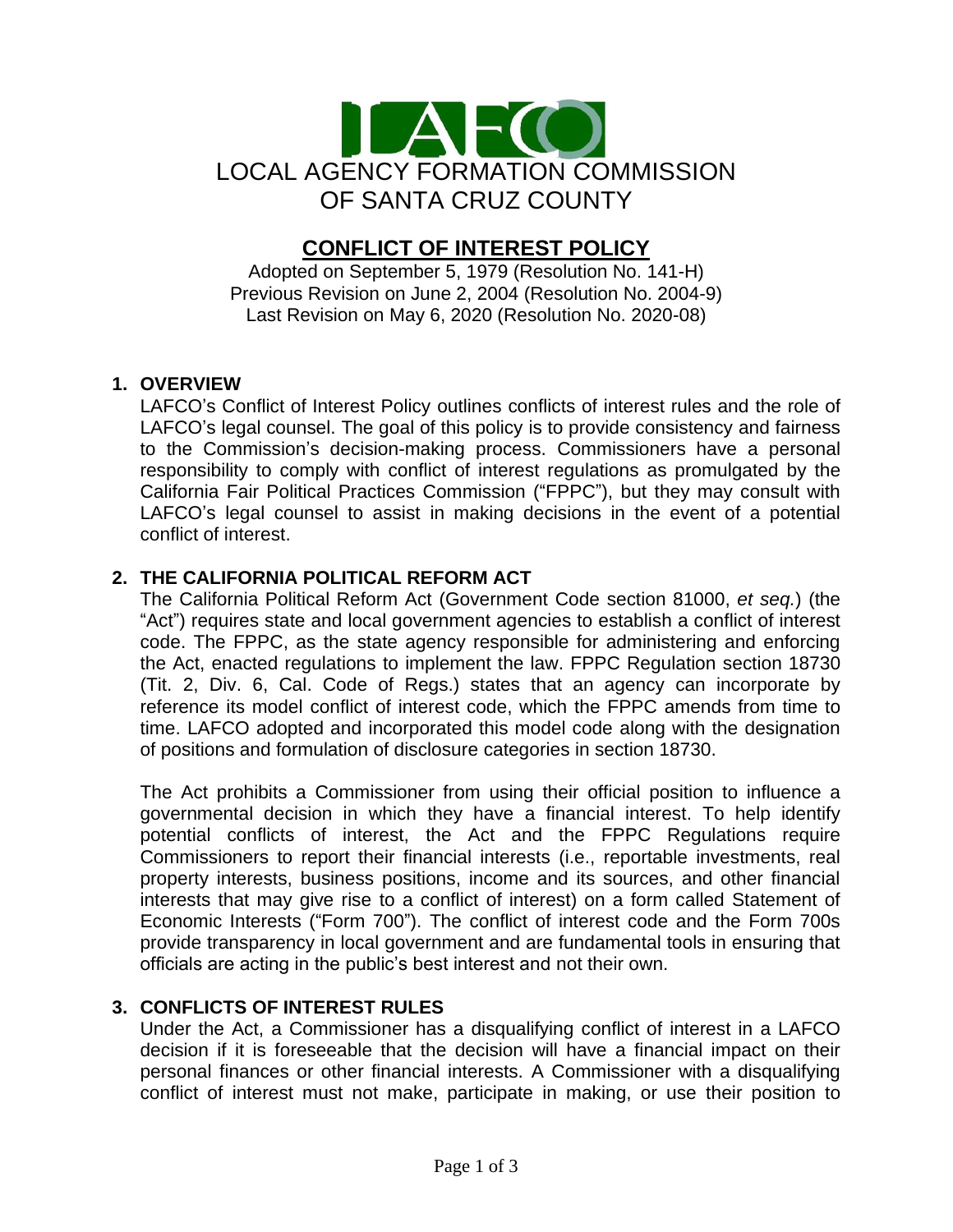influence a LAFCO decision. Commissioners must publicly identify the presence of a conflict of interest and recuse themselves from participating in the affected decision. Recusal allows Commissioners to avoid actual biased decision-making or any appearance of improprieties in favor of the public's interest over their own.

There are five types of interests that might result in disqualification:

- *Business Entity*. A business entity in which a Commissioner has an investment of \$2,000 or more and is a director, officer, partner, trustee, employee, or manager.
- *Real Property*. Real property in which a Commissioner has an interest of \$2,000 or more, including leaseholds.
- *Income*. An individual or an entity from whom a Commissioner has received income or promised income aggregating to \$500 or more in the previous 12 months, including the Commissioner's community property interest in the income of their spouse or registered domestic partner.
- *Gifts*. An individual or an entity from whom a Commissioner has received gifts aggregating to \$500 or more in the previous 12 months.
- *Personal Finances*. A Commissioner's personal finances, including their expenses, income, assets, or liabilities, as well as those of their immediate family.

The financial impact or effect on any of the above interests disqualifies a Commissioner from a LAFCO decision if: (1) the financial impact or effect is foreseeable, and (2) the financial impact or effect is significant enough to be considered material. The FPPC has rules called "materiality standards" to inform which financial effects are important enough to trigger a conflict of interest.

There are two limited exceptions to the conflict of interest rules:

- *The Public Generally Exception*. A Commissioner is not disqualified from a decision if the effect on the Commissioner's interests is indistinguishable from the effect on the public.
- *Legally Required to Participate*. In certain rare circumstances, a Commissioner may be randomly selected to take part in a decision if a quorum cannot be reached because too many Commissioners are disqualified under the Act.